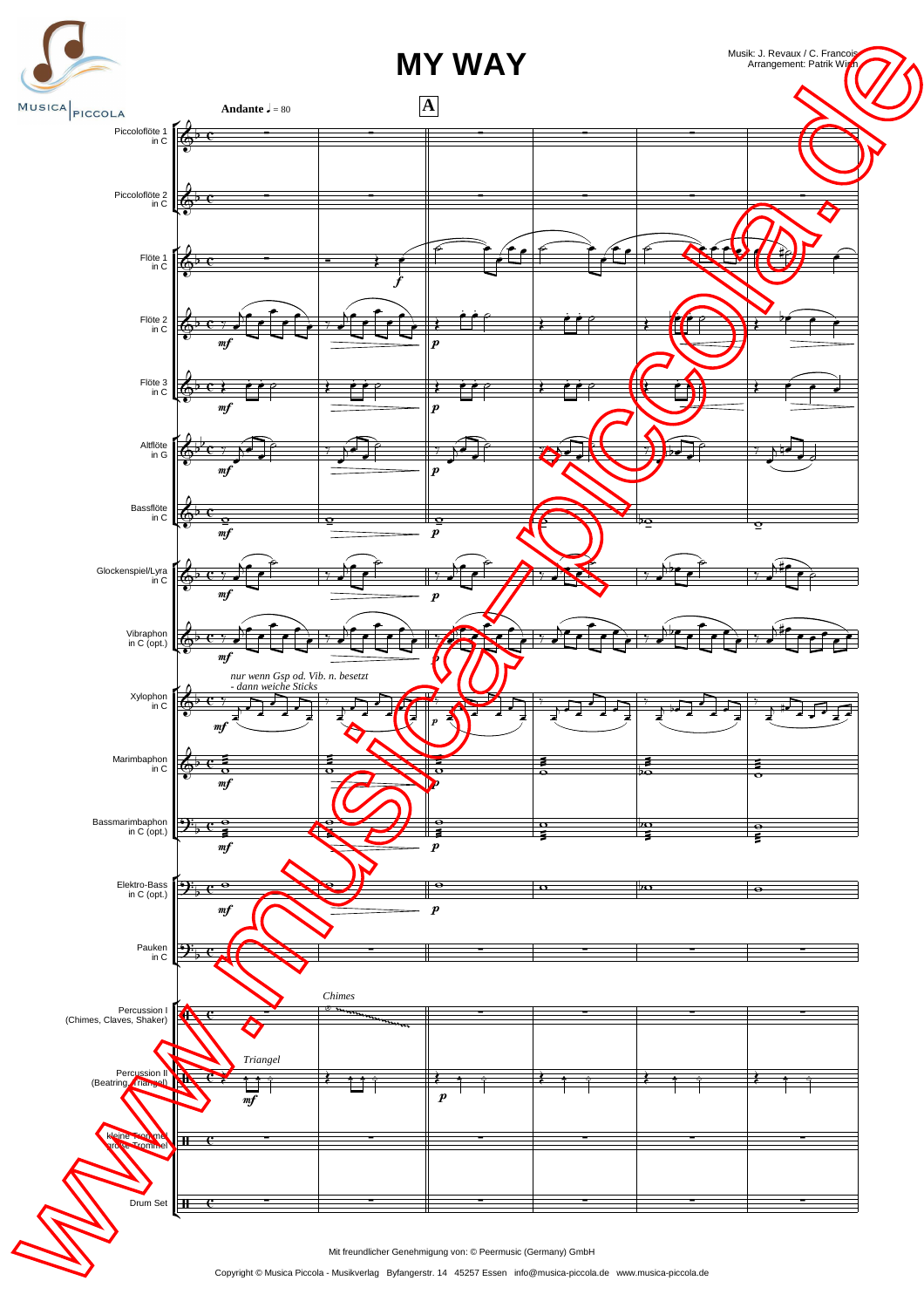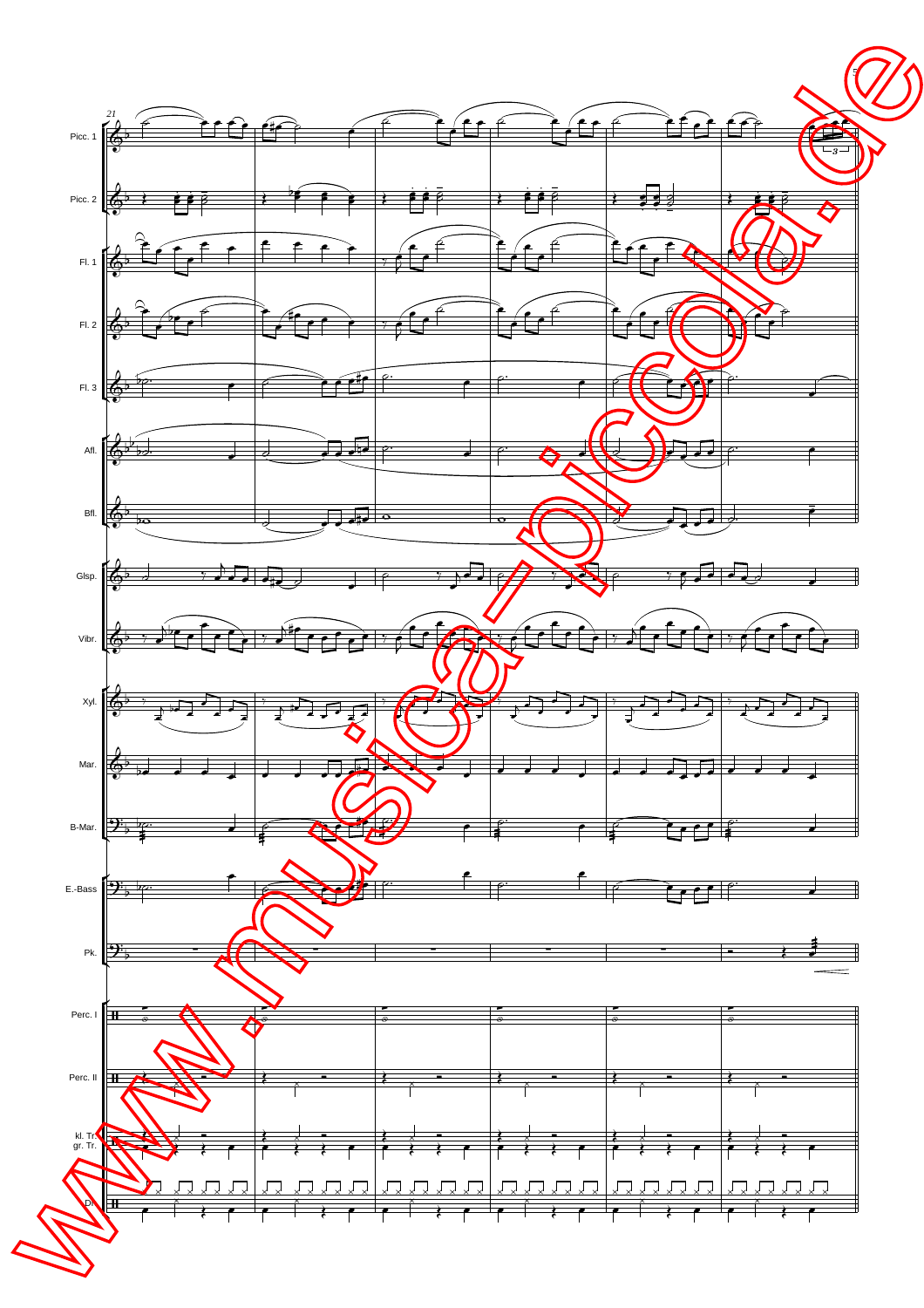

Copyright © Musica Piccola - Musikverlag Byfangerstr. 14 45257 Essen info@musica-piccola.de www.musica-piccola.de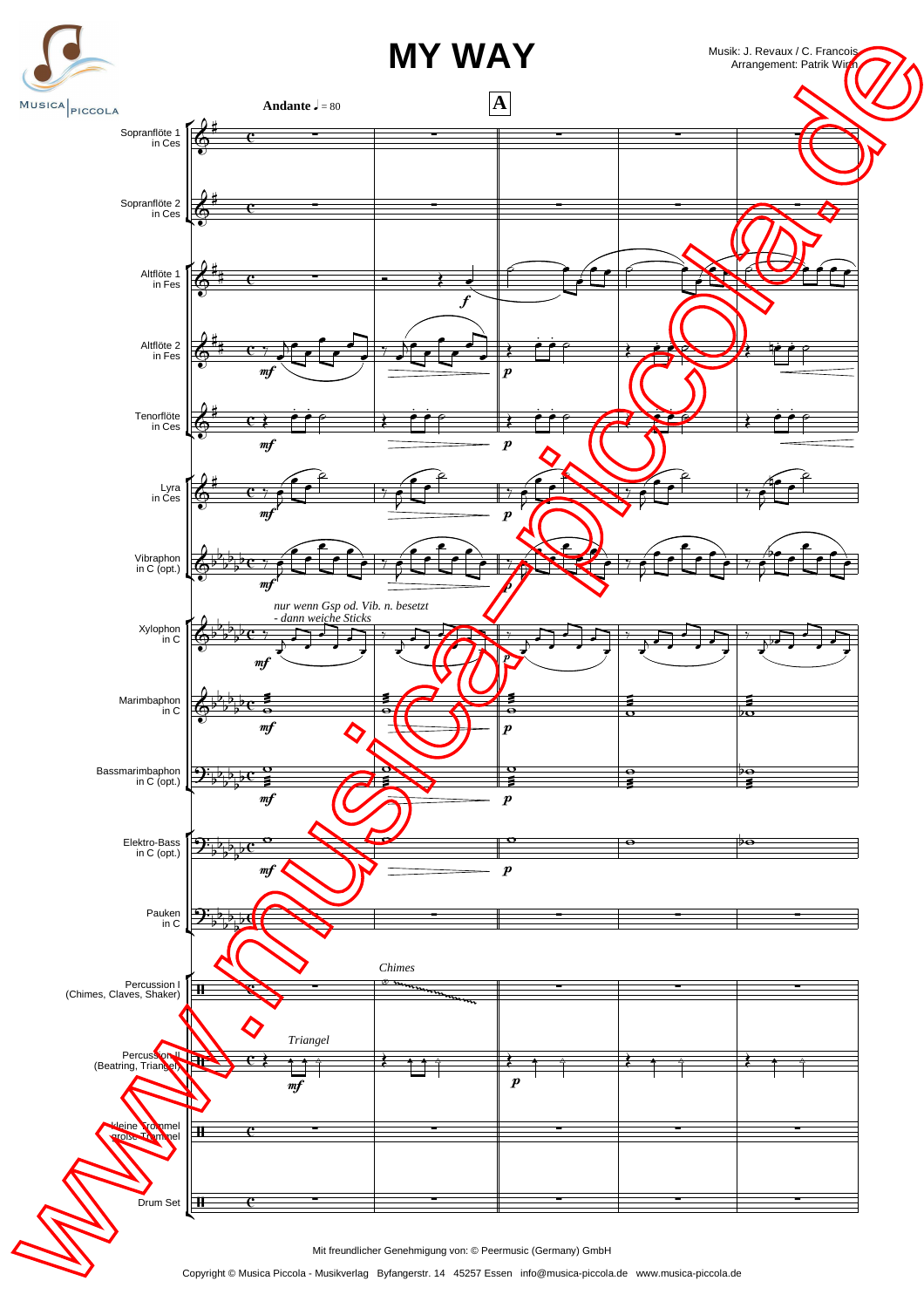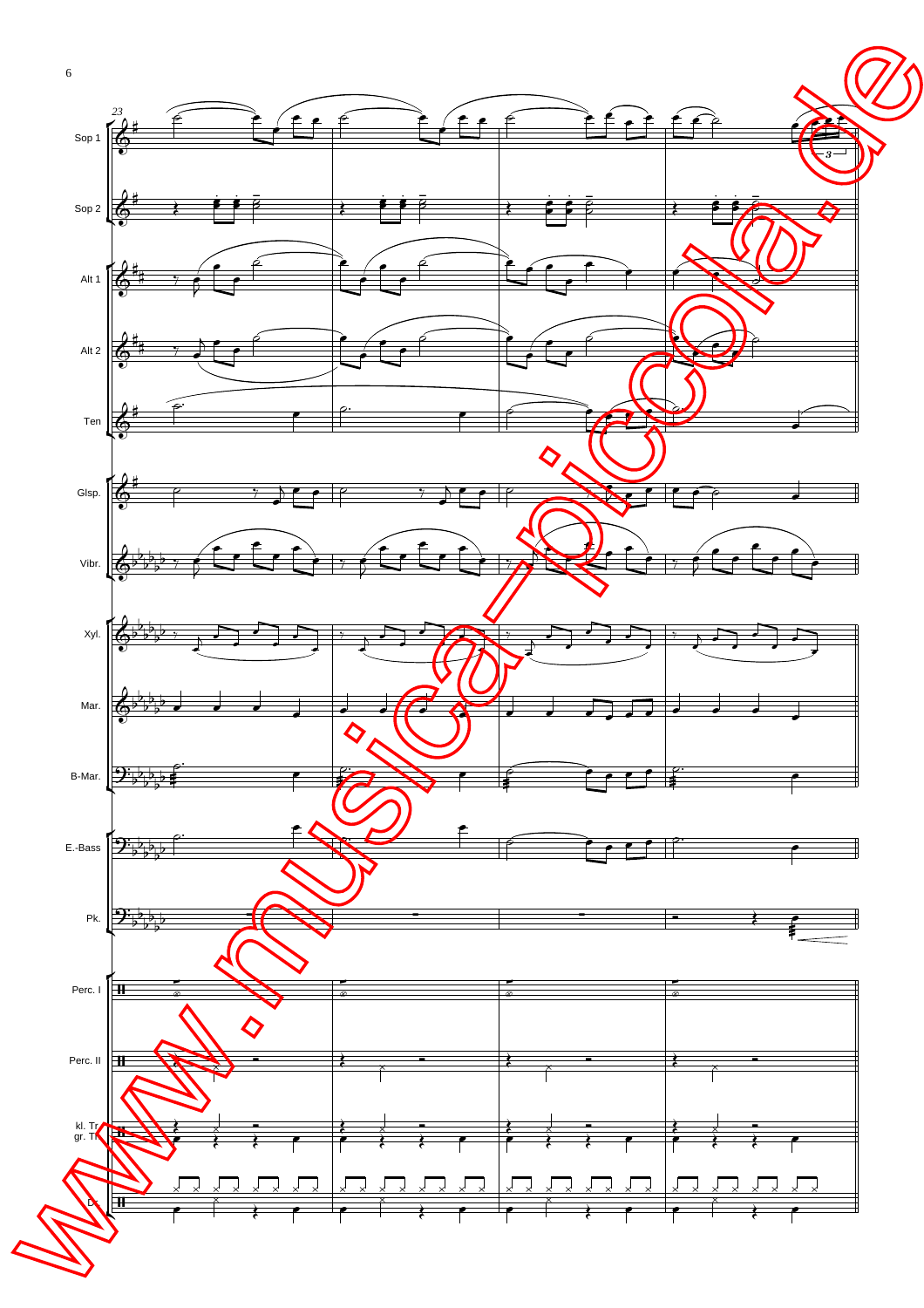Piccoloflöte 1 in C